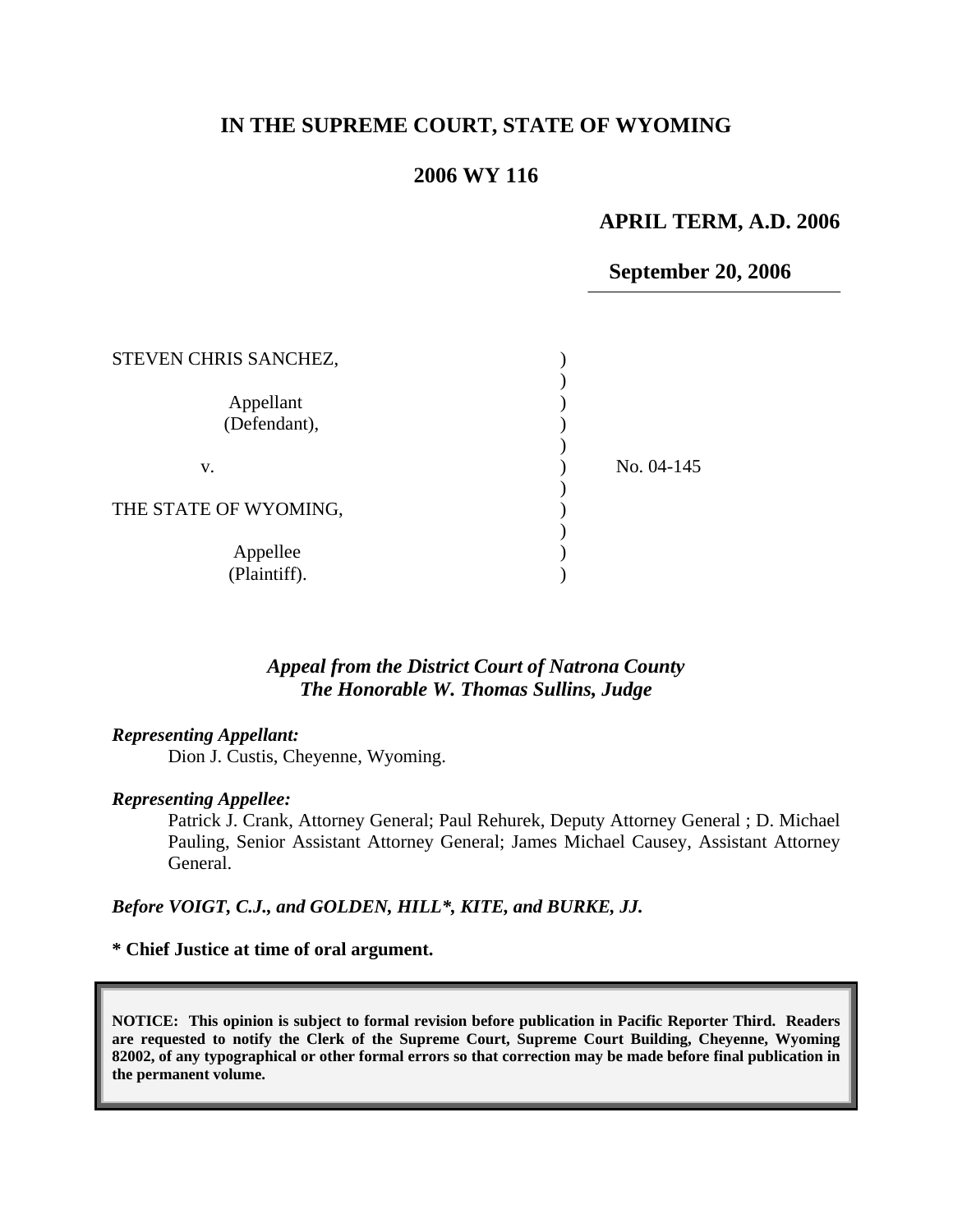## **BURKE, Justice.**

[¶1] A jury found Steven C. Sanchez guilty of first degree felony murder and second degree murder for causing the death of a seventeen-month-old child. He appeals from his judgment and sentence alleging several errors. He claims the district court erred by: (1) denying his motion for a change of venue; (2) admitting evidence under the Wyoming Rules of Evidence 404(b) and 609; (3) permitting expert testimony; and (4) imposing time constraints on closing arguments. Mr. Sanchez also contends the verdict was not supported by sufficient evidence. We affirm.

## *ISSUES*

- [¶2] The following issues are presented on appeal:
	- I. Did the district court err in denying Mr. Sanchez's motions for change of venue?
	- II. Did the district court abuse its discretion in admitting evidence under W.R.E. 404(b)?
	- III. Did the district court abuse its discretion in admitting evidence under W.R.E. 609?
	- IV. Did the district court abuse its discretion in placing a time restriction on closing arguments?
	- V. Did the district court abuse its discretion in admitting the expert testimony of Dr. Sirotnak?
	- VI. Was there sufficient evidence to support Mr. Sanchez's convictions of first degree felony murder and second degree murder?

## *FACTS*

[¶3] On July 7, 2003, Mr. Sanchez was babysitting his girlfriend's seventeen-monthold son, JZ. At approximately 3:10 p.m., the Evansville Police Department received a call indicating that JZ had been hit in the chest at Mr. Sanchez's trailer home. Upon arrival, Officer Joseph Vigneri approached Mr. Sanchez who was holding JZ in his arms. The child was covered in vomit and was not breathing. Believing that JZ was choking, Officer Vigneri attempted to resuscitate him. A few moments later, medical personnel arrived and resuscitation efforts were continued. Their efforts were unsuccessful and the child was taken to the Wyoming Medical Center in Casper.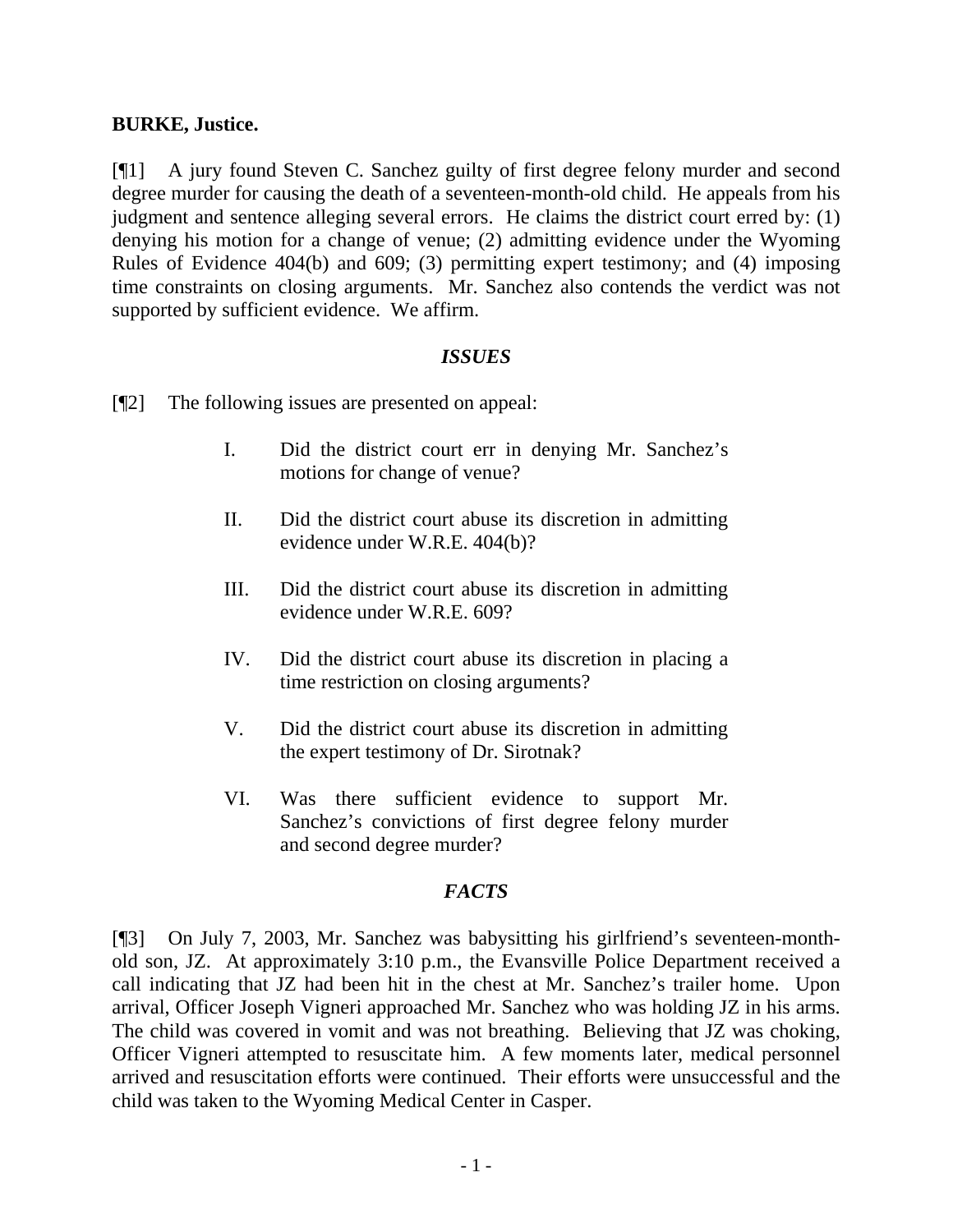[¶4] At the hospital, Dr. Mel Meyer was advised that JZ had been hit in the chest and was not breathing. Upon examination, Dr. Meyer determined JZ had two collapsed lungs, but no external injuries existed except for an injury to the left side of his head and a soft mass on the right side of his head. Dr. Meyer called in a trauma surgeon who inserted tubes into JZ's chest to remove the air that had accumulated in his chest cavity. A neurosurgeon was also consulted due to the severity of JZ's head injury. A CAT scan was ordered.

[¶5] Upon review of the CAT scan, the neurosurgeon concluded that JZ suffered a massive blow to his head. Surgery was performed to alleviate the pressure mounting in JZ's head and damaging his brain. The surgery alleviated some pressure, but JZ's chance of survival remained quite poor due to the extensive brain damage that had already occurred.

[¶6] After the surgery, JZ was stabilized and flown to the Children's Hospital in Denver, Colorado. Despite being seen by several physicians, his condition worsened. JZ died the following day.

[¶7] An investigation ensued to determine the cause of JZ's injuries. Officer Vigneri learned from the physicians at the Casper hospital that JZ's condition was the result of massive trauma to his head. When asked about the incident during subsequent interviews with the police, Mr. Sanchez gave varying versions, but ultimately told officers that he ran through a door in the trailer home and somehow hit JZ with his knee and/or the door, "taking him out." Mr. Sanchez repeated this statement to the investigator for the Department of Family Services.

[¶8] Mr. Sanchez was taken to the police department for another interview. Mr. Sanchez eventually admitted to hitting JZ in the back of the head. He also admitted that he was angry for various reasons when he went through the door. Mr. Sanchez was arrested and charged with first degree felony murder, committed in the perpetration of the abuse of a child under the age of 16 years, in violation of Wyo. Stat. Ann. § 6-2-101, and second degree murder in violation of Wyo. Stat. Ann. § 6-2-104. A jury convicted Mr. Sanchez of both offenses. He was sentenced to life imprisonment without the possibility of parole. This appeal followed.

# *Change of Venue*

[¶9] Prior to jury selection, Mr. Sanchez moved for a change of venue claiming he would be unable to receive a fair and impartial trial in Natrona County as a result of pretrial publicity. The motion was denied. Five days before jury selection, Mr. Sanchez filed a motion to reconsider his change of venue request. The motion was based upon the same allegations as the first, but emphasized that the continuing media coverage was increasing the likelihood of prejudice. This motion was also denied.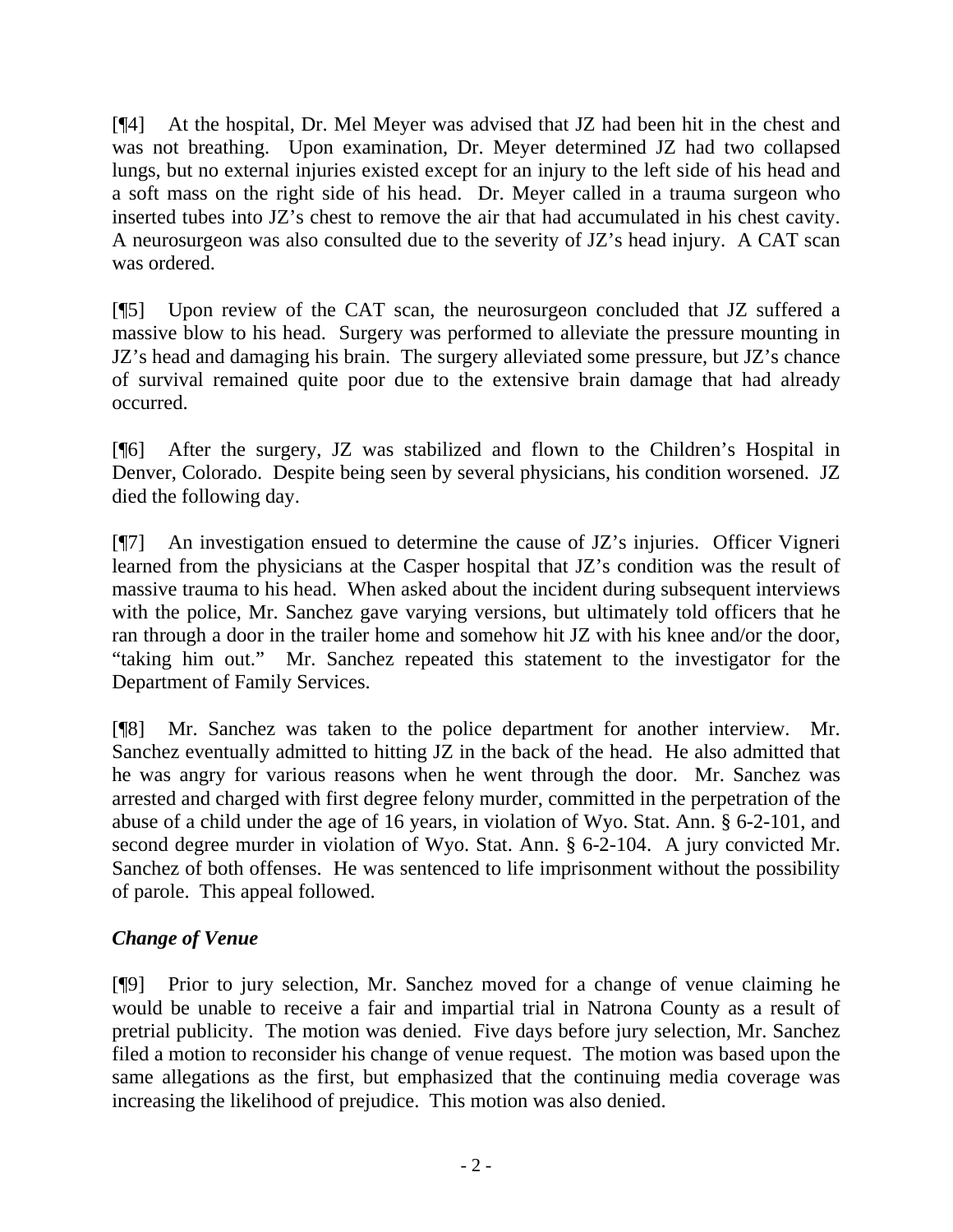[¶10] Mr. Sanchez challenges the district court's decision to deny both of his motions. We review decisions on motions for a change of venue under our abuse of discretion standard. *Sides v. State*, 963 P.2d 227, 231 (Wyo. 1998). "We will not interfere with a trial court's decision concerning venue unless it acted in a manner exceeding the bounds of reason under the circumstances." *Nixon v. State*, 994 P.2d 324, 327 (Wyo. 1999). Mr. Sanchez bears the burden of showing prejudice so great that a fair trial cannot be obtained. *Id.* Mr. Sanchez must also show actual prejudice in the minds of the jurors. *Id.* 

[¶11] Article 1, § 10 of the Wyoming Constitution grants the right to trial "by an impartial jury of the county or district in which the offense is alleged to have been committed." "The legislative provision mirroring the constitution requires 'every criminal case shall be tried in the county in which the indictment or offense charged is found, except as otherwise provided by law.'" *Nixon*, 994 P.2d at 327 (quoting Wyo. Stat. Ann. § 1-7-102(a) (LEXIS 1999)). "Trial proceedings are transferred to another county 'only if the court is satisfied that there exists within the county where the prosecution is pending so great a prejudice against the defendant that the defendant cannot obtain a fair and impartial trial in that county.'" *Id*. (quoting W.R.Cr.P. 21(a)).

[¶12] Mr. Sanchez contends the district court abused its discretion by applying the wrong standard when it analyzed his request for a change of venue. Mr. Sanchez argues that although the court required him to show actual prejudice, the pretrial publicity in this case was so inflammatory that prejudice may be presumed and a change of venue required as a matter of law pursuant to *Estes v. Texas*, 381 U.S. 532, 85 S.Ct. 1628, 14 L.Ed.2d 543 (1965). He claims that the overwhelming publicity coupled with the connection of Mr. Sanchez's case to other homicides involving the use of methamphetamine supports a presumption of prejudice.<sup>[1](#page-3-0)</sup> We disagree.

[¶13] Presumed prejudice is rarely invoked and only in extreme circumstances. *United States v. Abello-Silva*, 948 F.2d 1168, 1177  $(10<sup>th</sup> Cir. 1991)$ . Because pretrial publicity in topical criminal cases is inevitable, a defendant's rights are impacted only when the publicity dictates the community's opinion as to guilt or innocence. *Estes*, 381 U.S. at 536, 85 S.Ct. at 1629. In rare cases, the community is so predisposed that prejudice can be presumed and venue must be transferred as a matter of law. *Sheppard v. Maxwell,* 384 U.S. 333, 86 S.Ct. 1507, 16 L.Ed.2d 600 (1966); *Rideau v. Louisiana*, 373 U.S. 723, 83 S.Ct. 1417, 10 L.Ed.2d 663 (1963).

[¶14] For example, in *Estes*, prejudice was presumed because the pretrial publicity amounted to eleven volumes of press clippings. *Estes*, 381 U.S. at 535, 85 S.Ct. at 1629. In *Rideau*, prejudice was presumed when the defendant's confession to the sheriff was filmed and televised on the local news, compromising due process. *Rideau*, 373 U.S. at

 $\overline{a}$ 

<span id="page-3-0"></span><sup>&</sup>lt;sup>1</sup> There were no allegations of methamphetamine use in this case.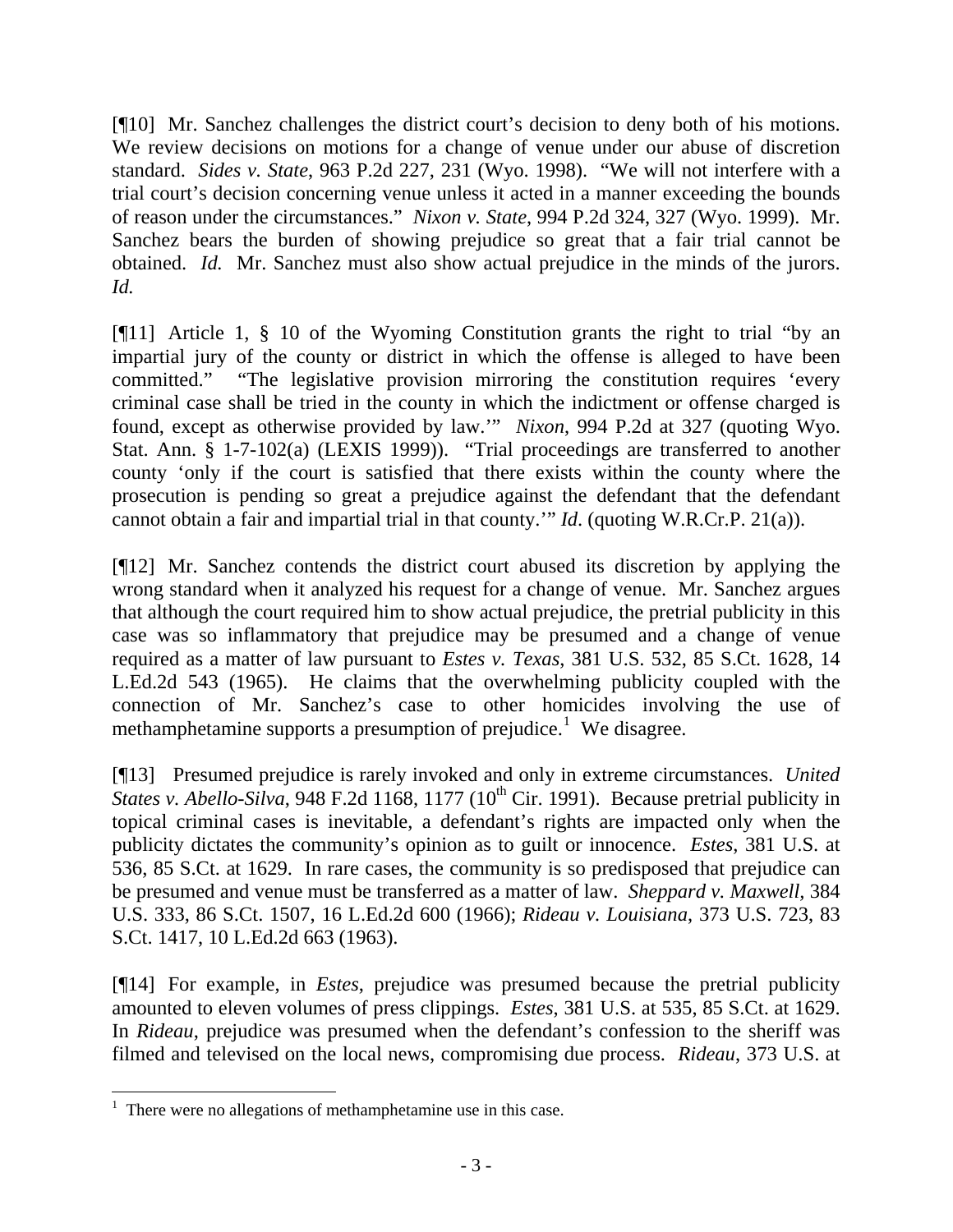727, 83 S.Ct. at 1419. In *Sheppard,* five volumes of news clippings accumulated in a six month period. Newspapers published the names and addresses of potential jurors who were peppered with letters and telephone calls regarding the upcoming trial. Again, prejudice was presumed. *Sheppard,* 384 U.S. at 342-343, 86 S.Ct. at 1512.

[¶15] In contrast, the evidence of the pretrial publicity in this case consisted of one newspaper clipping and one segment from a local news broadcast. That evidence reflects mostly statements of fact gathered from public records. Although the media did report Mr. Sanchez's case, the adverse publicity did not permeate the community to such a degree that empanelling a fair jury would have been impossible.<sup>[2](#page-4-0)</sup> United States v. *Affleck*, 776 F.2d 1451, 1454 (10<sup>th</sup> Cir. 1985). This is not a case where prejudice may be presumed.

[¶16] Alternatively, Mr. Sanchez contends that even if prejudice is not presumed, actual prejudice tainted his trial and the district court erred by denying his motions. To determine whether pretrial publicity requires a change of venue, we utilize a two-part test. *Duke v. State*, 2004 WY 120, ¶ 25, 99 P.3d 928, 940 (Wyo. 2004). First, the nature and extent of the publicity must be considered. *Id.* Second, the difficulty or ease in selecting a jury must be considered along with the amount of prejudice which actually appears during *voir dire* examination. *Id.*

[¶17] In his motions, Mr. Sanchez contended that selecting an impartial jury in Natrona County would be impossible considering the small population and the amount of news coverage. However, the nature and extent of the pretrial publicity in this case was not unusual and jury selection did not prove to be difficult. Relatively few potential jurors stated they had seen or heard about the case in the media. Of those potential jurors, only one claimed to have formed an opinion based on the media coverage and was excused. Five of the initial twelve names drawn ultimately served on the jury.<sup>[3](#page-4-1)</sup> The other seven jurors selected were individually polled about the media coverage and each indicated that even if they had seen or heard anything over the months preceding the trial, that coverage would have no impact on their ability to evaluate the evidence presented to them at trial. These indications are sufficient to guard against juror bias and impartiality:

> Even where a juror may have formed or expressed an opinion as to the defendant's guilt from having read or heard news coverage, that juror may hear the case if the juror states, and the court is reasonably satisfied,

<span id="page-4-0"></span> $\overline{a}$ <sup>2</sup> Neither of the exhibits provided by Mr. Sanchez with his motions for change of venue reflects the media reporting his case in conjunction with other homicides involving the use of methamphetamine.

<span id="page-4-1"></span><sup>&</sup>lt;sup>3</sup> Three of those initial twelve were excused for cause - not because of an inability to set aside information that had been seen or heard in the media, but because of preformed opinions due to the nature of the allegations and the characteristics of the victim.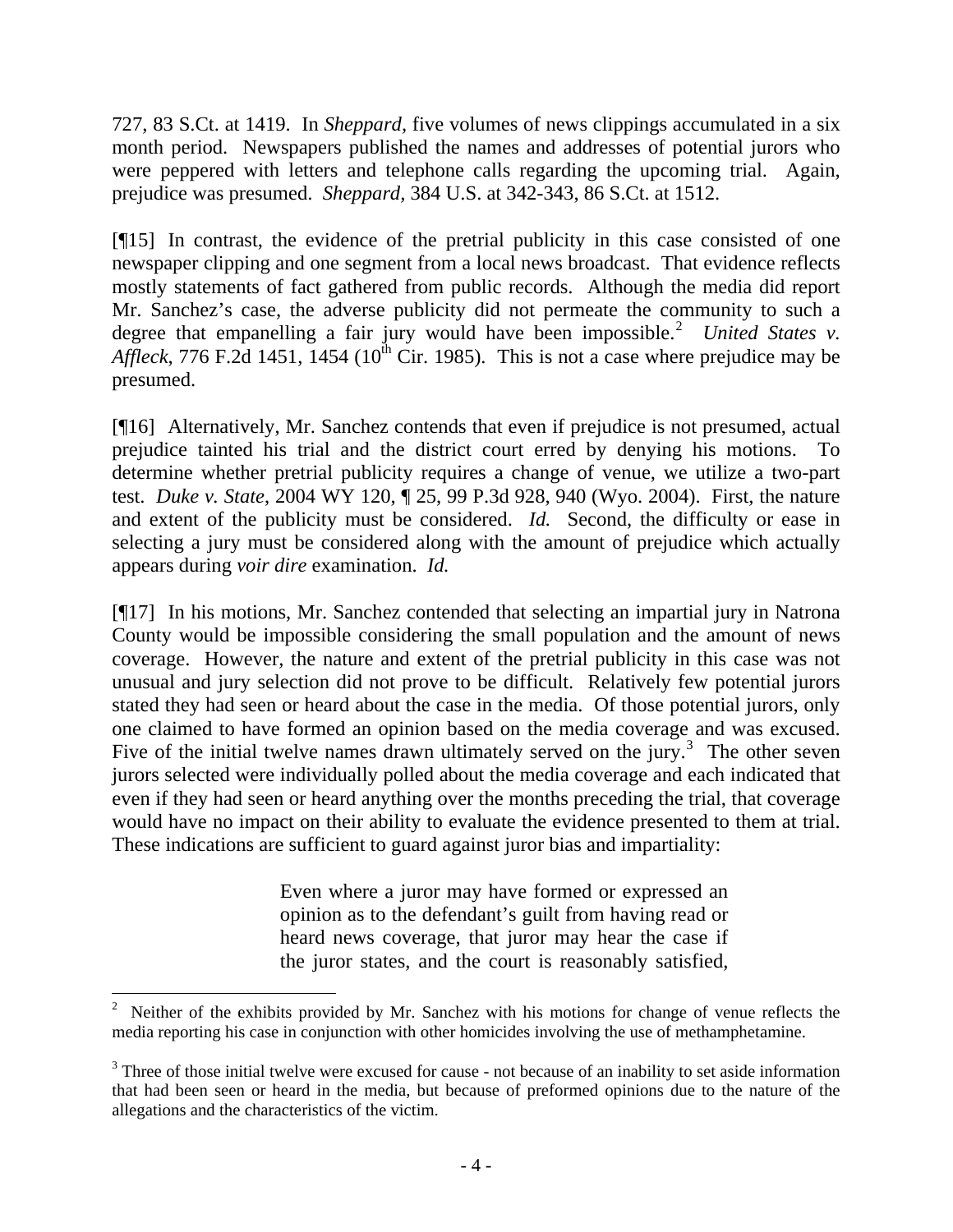that the juror can lay aside his opinion and render a verdict based only on the evidence presented in court. Wyo. Stat. Ann. § 7-11-106 (1997).

*Nixon*, 994 P.2d at 327 (quoting *Sides v. State,* 963 P.2d 227, 231 (Wyo. 1998)).

[¶18] The pretrial publicity in this case was not overwhelming. Detailed areas of inquiry were made by defense counsel during *voir dire*. Potential jurors with preformed opinions were excused while remaining jurors repeatedly affirmed they could be fair and impartial. Defense counsel passed the jury panel for cause indicating satisfaction that the potential jurors could render a fair and impartial verdict. *See, e.g., Collins v. State*, 589 P.2d 1283, 1289 (Wyo. 1979). Also of significance is that defense counsel failed to renew the motion for a change of venue, after *voir dire*, despite an invitation by the district court to do so in the event difficulties arose in seating the venire. We find no abuse of discretion.

## *W.R.E. 404(b)*

[¶19] Mr. Sanchez claims error from the district court's decision to admit evidence that he called JZ a "niglet" and used other derogatory terms while talking about African Americans. Mr. Sanchez contends that both the State and the trial court failed to follow the factors set forth in *Gleason v. State*, 2002 WY 161, 57 P.3d 332 (Wyo. 2002), in determining whether this evidence was properly admissible under W.R.E. 404(b). He asserts that the remarks served no purpose in the case other than to inflame the jury.

[¶20] Rulings on the admission of evidence are placed within the sound discretion of the trial court and, in order to successfully challenge these rulings on appeal, an appellant must show that the trial court committed a "clear abuse of discretion." *Billingsley v. State*, 2003 WY 61, ¶ 9, 69 P.3d 390, 395 (Wyo. 2003). A trial court's rulings on the admissibility of evidence are entitled to considerable deference, and, as long as there exists a legitimate basis for the trial court's ruling, that ruling will not be disturbed on appeal. *Id.,* ¶ 9, 69 P.3d at 395. The appellant bears the burden of showing an abuse of discretion. *Trujillo v. State*, 2 P.3d 567, 571 (Wyo. 2000).

[¶21] Mr. Sanchez questions whether the remarks are properly considered prior bad acts as contemplated by W.R.E. 404(b). Pursuant to W.R.E. 404(b), evidence of prior crimes or other wrongdoings may be admissible if used for certain purposes:

> (b) *Other crimes, wrongs, or acts.* – Evidence of other crimes, wrongs, or acts is not admissible to prove the character of a person in order to show that he acted in conformity therewith. It may, however, be admissible for other purposes, such as proof of motive, opportunity, intent,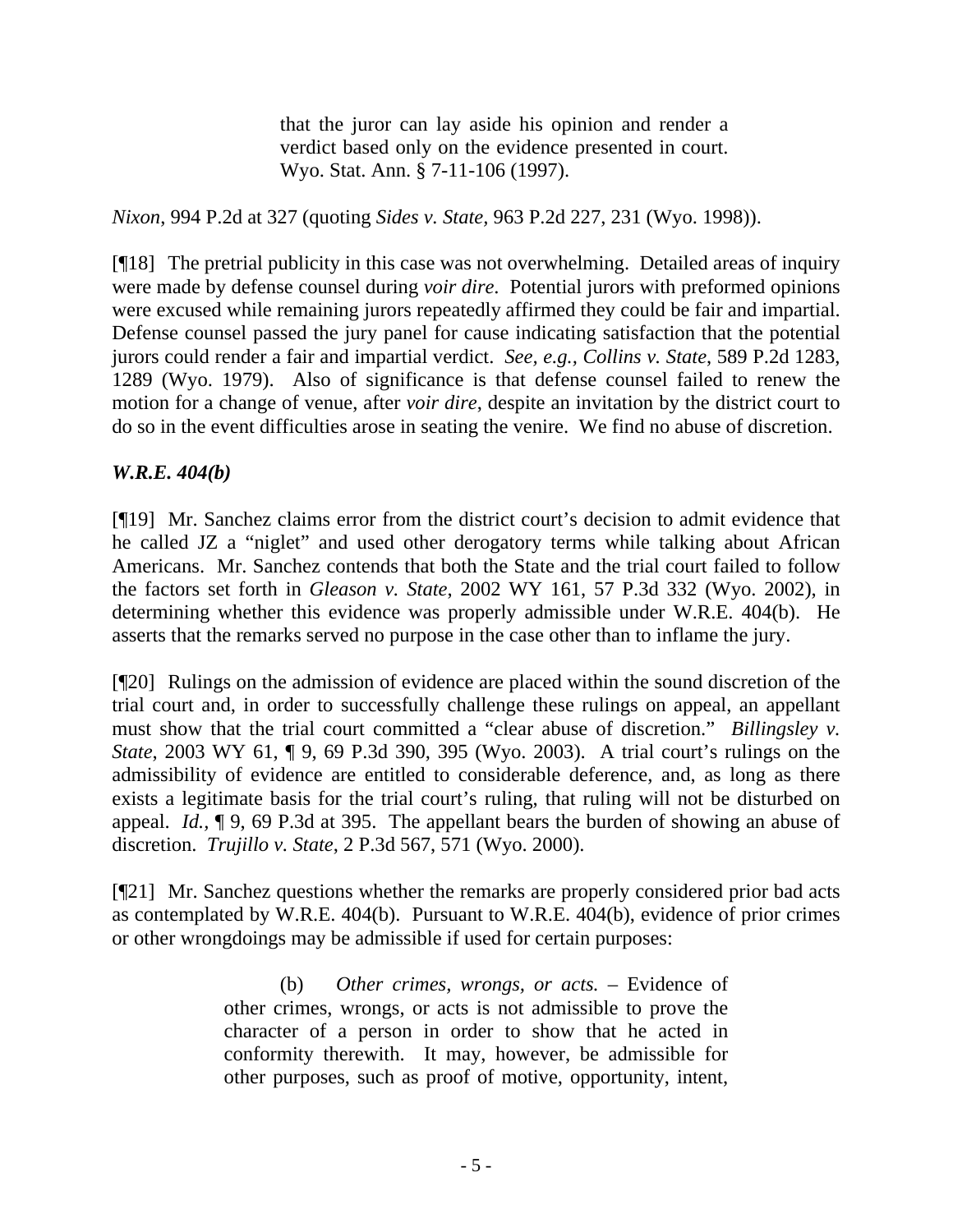preparation, plan, knowledge, identity, or absence of mistake or accident.

*Id.* Although the terms "other wrongs or acts" are not further defined by W.R.E. 404(b), possible interpretations of those terms are discussed in Wright & Graham, *Federal Practice and Procedure: Evidence*. The purpose of "wrongs" is to "bring within the rule any sort of conduct that is likely to reflect adversely on the person in the eyes of the jury even though it has not been forbidden by the positive law." Wright & Graham, *Federal Practice and Procedure: Evidence* § 5239, at 456. "Other acts" can be interpreted to include any conduct, good or bad, that tends to show the character of the person involved. *Id.* Based on these interpretations of the rule, statements made by Mr. Sanchez which tended to show his character could be considered as other wrongs or acts. An inquiry under 404(b) was therefore proper.

[¶22] In considering whether to admit evidence of prior crimes or wrongdoings, a trial court must subject the proposed evidence to a certain level of analysis and must provide some details as to why it allowed the evidence to be admitted:

> In *Rigler*, 941 P.2d at 737-38, we held that, so long as the record revealed that the trial court had subjected proposed uncharged misconduct evidence to the appropriate test of its probative value and prejudicial effect, the trial court need not make express findings on the record on each of these factors. Since that opinion was published, however, we have repeatedly been called upon to assess a trial court's exercise of discretion on such rulings, and we now remind the trial courts that, while express findings on *each* factor are not necessary, abuse of discretion, or lack thereof, cannot be determined by reviewing a record that contains no information as to how that discretion was exercised.

. . .

In applying [an abuse of discretion] standard, we cannot determine whether conclusions were drawn from objective criteria if we do not know what criteria were applied. We cannot determine whether sound judgment was exercised under the circumstances if we do not know what circumstances were considered. We cannot determine whether the trial court acted arbitrarily or capriciously if we do not know what the trial court did in reaching its decision.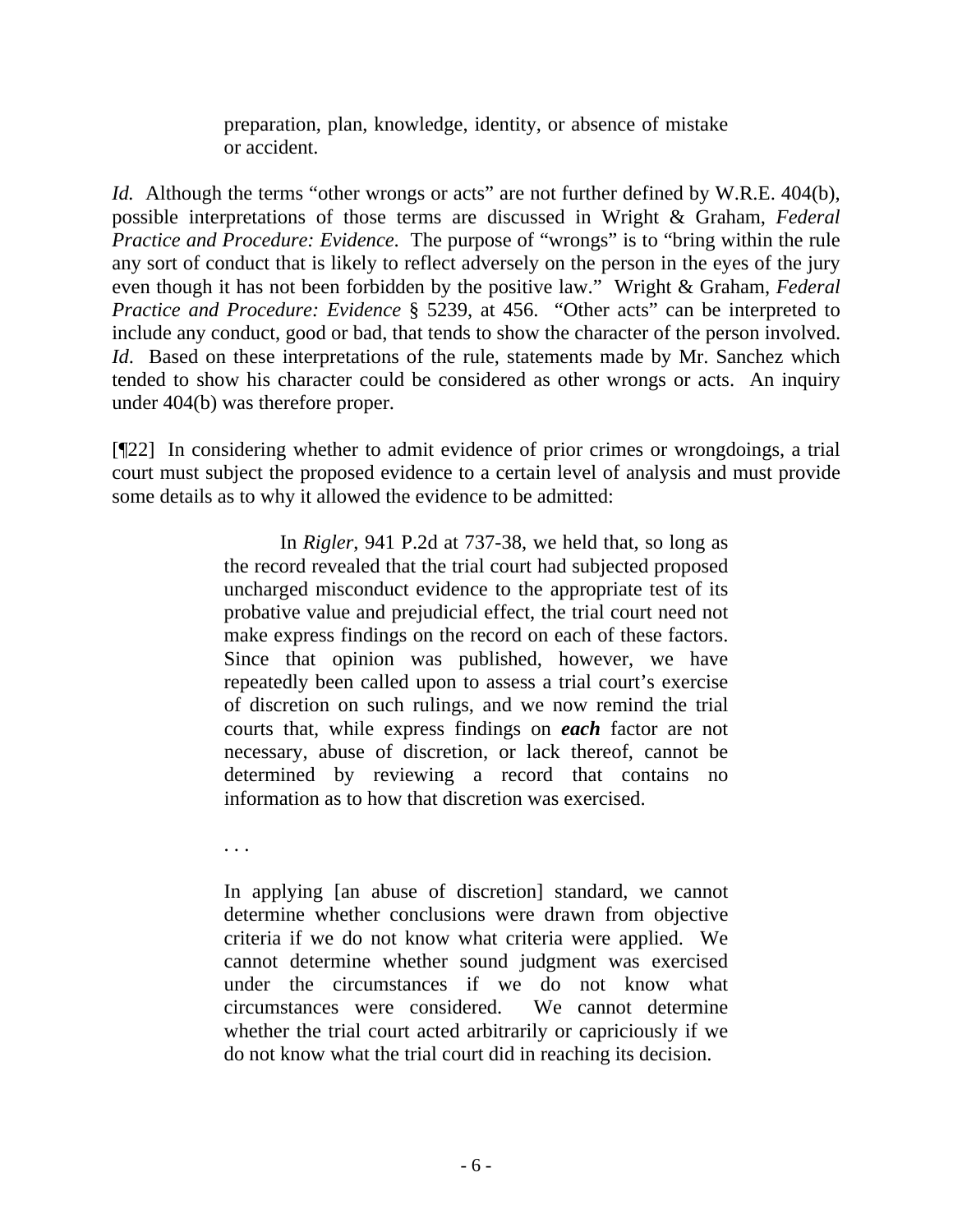In future cases involving the admissibility of evidence under W.R.E. 404(b), the record shall reflect the trial court's identification of the purpose or purposes for admission of the evidence, the findings and conclusions establishing relevance and probative value, and the factors considered in balancing probative value against the potential for unfair prejudice. The "shotgun approach" of listing every conceivable purpose for admissibility, followed by a bald statement that probative value outweighs prejudicial effect will no longer be sufficient. While the trial court need not make an express finding on every factor from *Dean* and *Rigler*, the record must contain sufficient findings to support the trial court's conclusions. The burden, of course, will be upon the proponent of the evidence to supply the foundation for its admission.

*Gleason*, ¶¶ 28-30, 57 P.3d at 343 (emphasis in original).

[¶23] Upon our review, we find the State and the trial court followed the requirements of *Gleason*. Prior to trial, the State advised the trial court and defense counsel of its intent to introduce evidence that Mr. Sanchez made numerous racial slurs regarding JZ and JZ's father and that he treated JZ differently than his biological children. The State indicated it would use the evidence to show course of conduct, motive, and intent to rebut any claim of accident or mistake. The State contended that no other evidence was available to serve this same purpose. The State also claimed that the events involving the evidence were relatively recent because all occurred within the last twelve months. The State also contended that the evidence was not unfairly prejudicial because the other wrongdoings were not as reprehensible as the crimes with which Mr. Sanchez was presently charged.

[¶24] The trial court agreed with the State's analysis. In its decision letter, the court determined that the evidence could properly be used to show motive and intent and that it was relevant to show the relationship between the victim and Mr. Sanchez. Citing *Longfellow v. State*, 803 P.2d 848, 854 (Wyo. 1990), the trial court stated that such evidence would be helpful to explain what happened between Mr. Sanchez and JZ based upon the reasoning that "events do not occur in a vacuum." In determining that the probative value of the evidence was not substantially outweighed by its potential for unfair prejudice, the court discussed each of the *Gleason* factors and provided its findings concerning each factor. We find no error in the court's decision to allow the evidence under W.R.E. 404(b).

## *W.R.E. 609*

[¶25] Mr. Sanchez claims the district court abused its discretion by allowing the State to use evidence of his two prior convictions for child abuse for the purposes of attacking his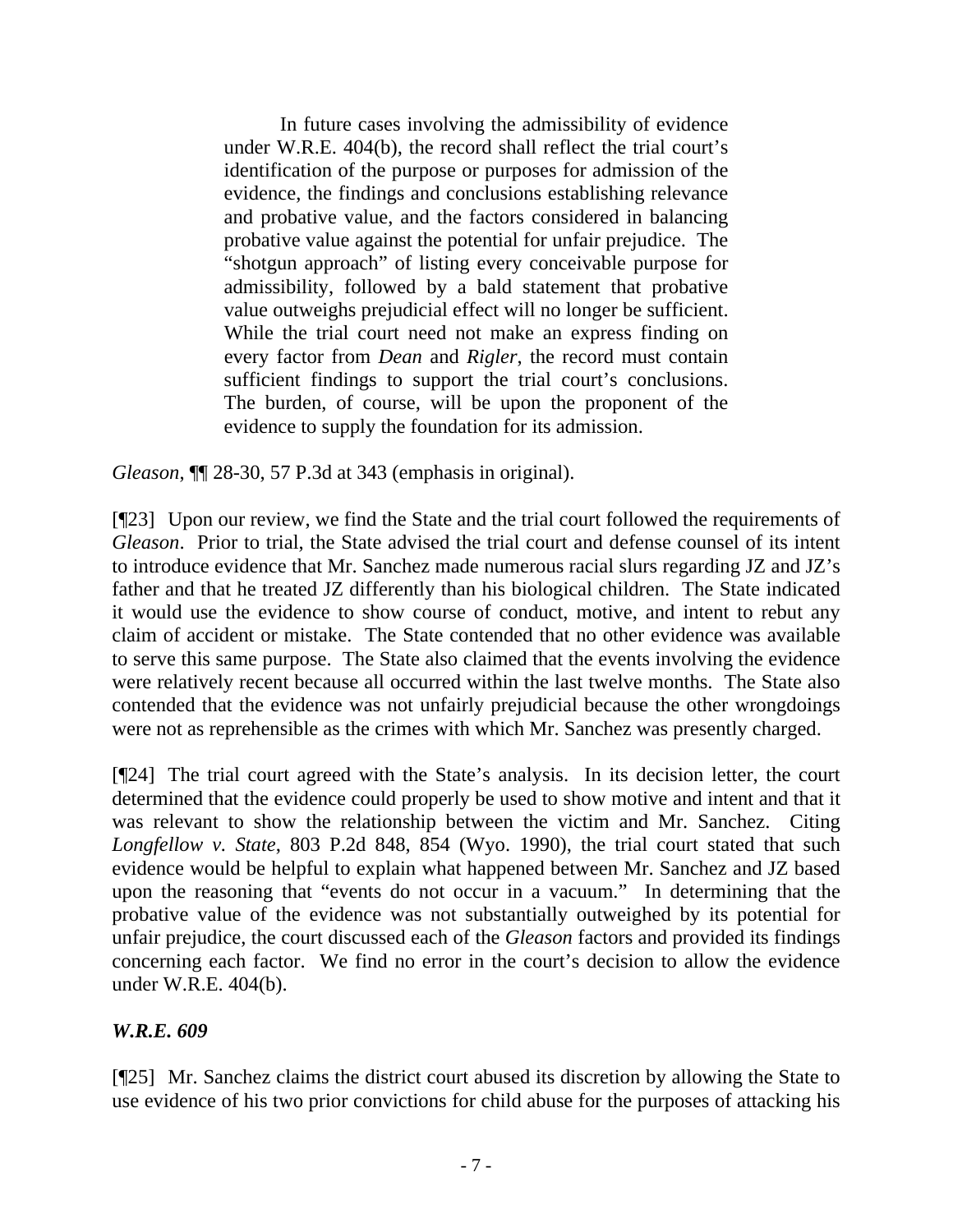credibility as a witness pursuant to W.R.E. 609. He argues that this evidence was especially prejudicial in his case because he was much more obligated to testify because he and the victim were the only witnesses to the event. He also argues that due to the remoteness in time of the convictions, the court should have excluded the evidence.

> Evidentiary rulings are within the sound discretion of the trial court and include determinations of the adequacy of foundation and relevancy, competency, materiality, and remoteness of the evidence. This court will generally accede to the trial court's determination of the admissibility of evidence unless that court clearly abused its discretion. We have described the standard of an abuse of discretion as reaching the question of the reasonableness of the trial court's choice. Judicial discretion is a composite of many things, among which are conclusions drawn from objective criteria; it means exercising sound judgment with regard to what is right under the circumstances and without doing so arbitrarily or capriciously. In the absence of an abuse of discretion, we will not disturb the trial court's determination. The burden is on the defendant to establish such abuse.

*Wilks v. State*[, 2002 WY 100, ¶ 19, 49 P.3d 975, 984 \(Wyo. 2002\)](http://www.lexis.com/research/xlink?app=00075&view=full&searchtype=get&search=2002+WY+100%2C+P19) (internal citations and quotation marks omitted).

[¶26] W.R.E. 609 provides in pertinent part:

 Rule 609. Impeachment by evidence of conviction of crime.

(a) *General rule. –* For the purpose of attacking the credibility of a witness,

> (1) evidence that a witness other than an accused has been convicted of a crime shall be admitted, subject to Rule 403, if the crime was punishable by death or imprisonment in excess of one (1) year under the law under which the witness was convicted, and evidence that an accused has been convicted of such a crime shall be admitted if the court determines that the probative value of admitting this evidence outweighs its prejudicial effect to the accused;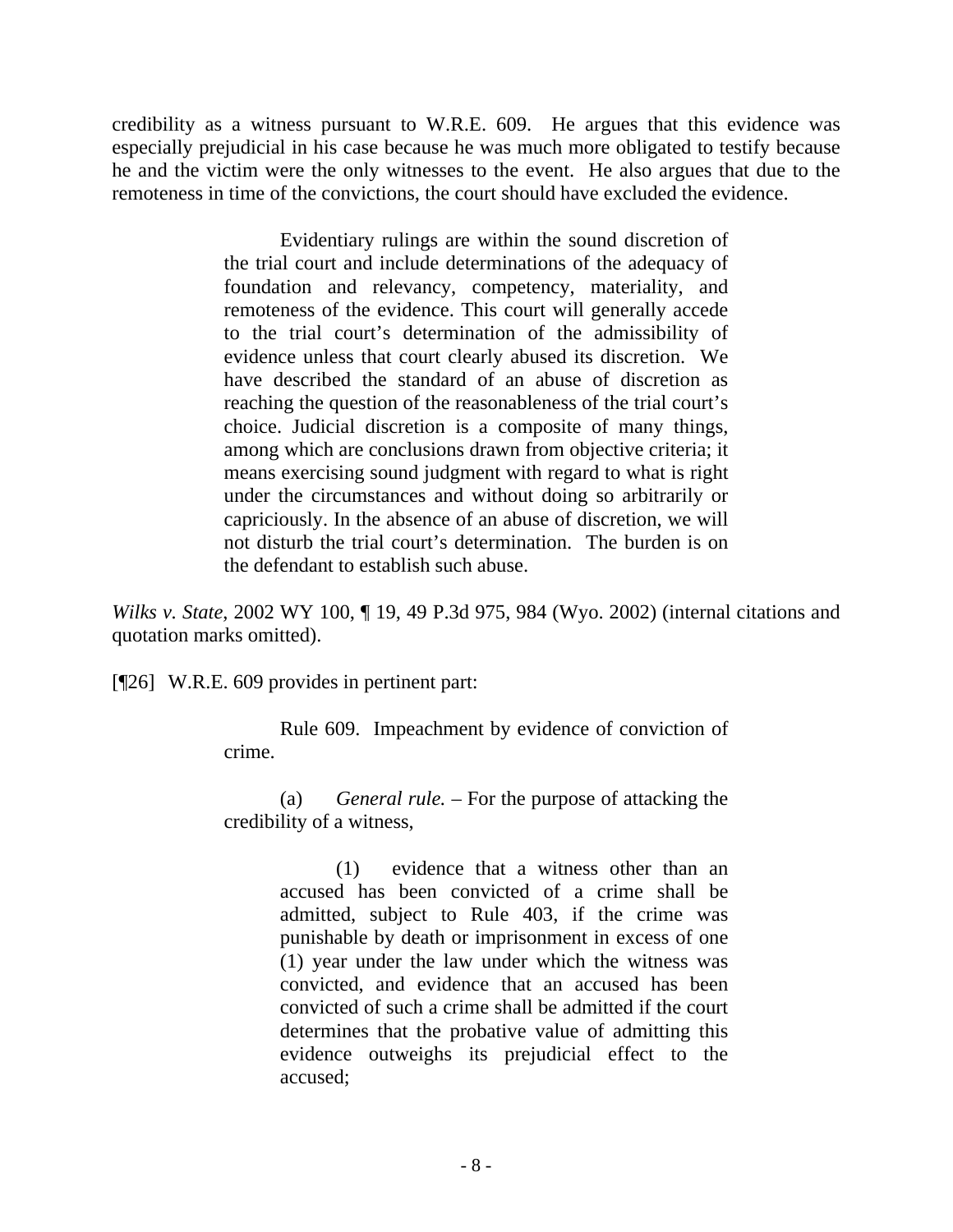(b) *Time Limit*. – Evidence of a conviction under this rule is not admissible if a period of more than ten (10) years has elapsed since the date of the conviction or of the release of the witness from the confinement imposed for that conviction, whichever is the later date, unless the court determines, in the interests of justice, that the probative value of the conviction supported by specific facts and circumstances substantially outweighs its prejudicial effect. However, evidence of a conviction more than ten (10) years old as calculated herein, is not admissible unless the proponent gives to the adverse party sufficient advance written notice of intent to use such evidence to provide the adverse party with a fair opportunity to contest the use of such evidence.

. . .

[¶27] In this case, the trial court ruled that Mr. Sanchez's prior convictions would be admissible under W.R.E. 609 if Mr. Sanchez chose to testify. Mr. Sanchez does not dispute that the convictions fell within the timeframe permitted by W.R.E. 609. Rather, he contends that because his prior convictions barely fit within the ten-year period, the potential for unfair prejudice was great and the trial court should not have admitted the evidence in light of W.R.E. 403. Our focus, therefore, is limited to whether the district court abused its discretion when it concluded the evidence was not unfairly prejudicial to Mr. Sanchez.

[¶28] "[T]he balancing of prejudice against probative worth is ordinarily a discretionary matter for the trial court. . ." *Miller v. State*[, 784 P.2d 209, 211 \(Wyo. 1989\).](http://www.lexis.com/research/xlink?app=00075&view=full&searchtype=get&search=784+P.2d+211) As a threshold matter, it is Mr. Sanchez who must "clearly demonstrate the inflammatory nature of the evidence and establish that it had little probative value." *Id*. Mr. Sanchez has failed to carry this burden.

[¶29] Mr. Sanchez testified on his own behalf. His version of the events differed significantly from the physical evidence presented at trial and the testimony elicited from expert witnesses. The evidence of his conviction was used to impeach Mr. Sanchez's credibility pursuant to W.R.E. 609. An appropriate limiting instruction was given to the jury. *See Mazurek v.* State, 10 P.3d 531, 539 (Wyo. 2000) (holding that "[g]enerally, the trial court should instruct the jury that evidence of a witness' conviction may be used only for the limited purpose of impeachment and not as substantive evidence of guilt"). We find no abuse of discretion.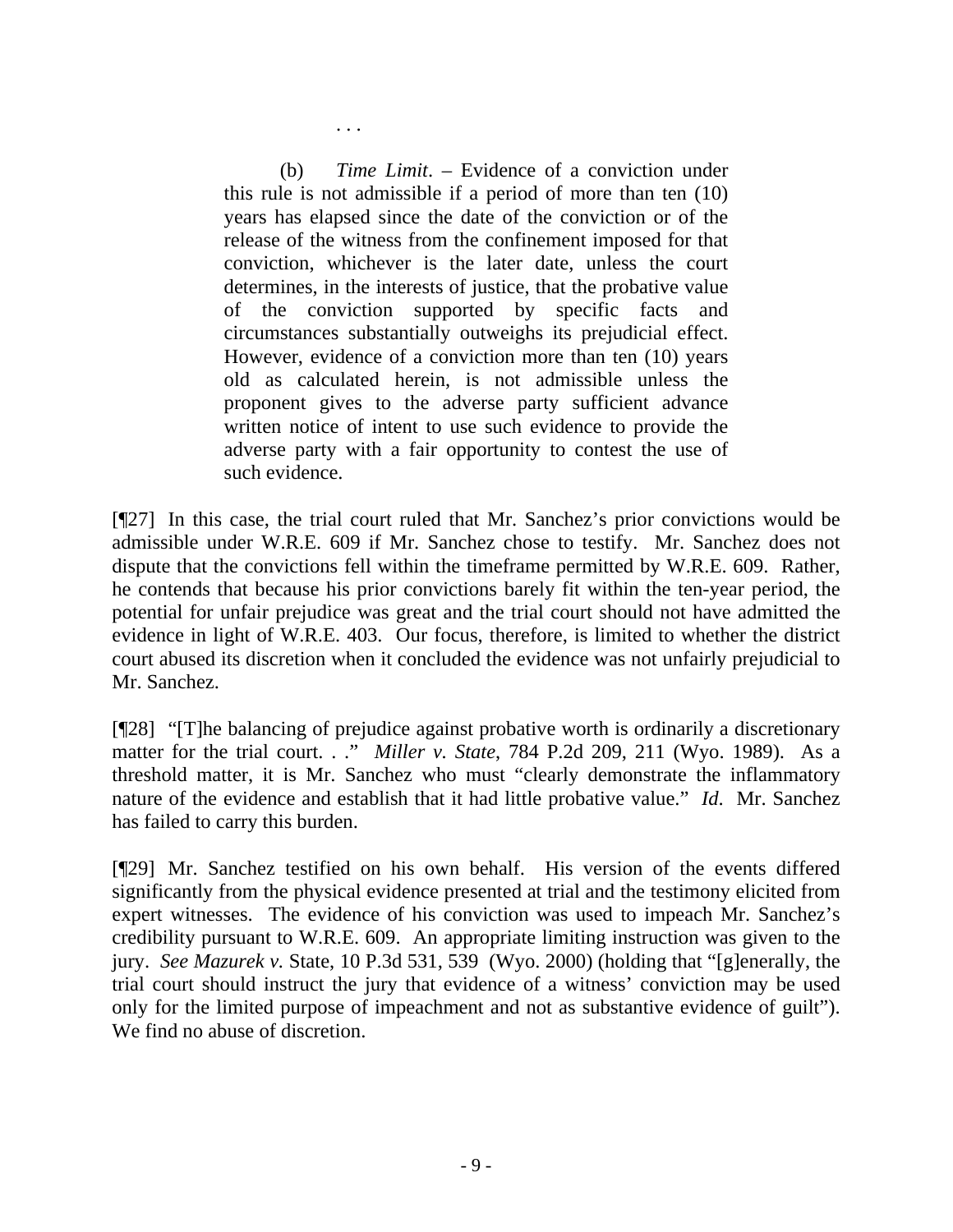## *Time Limit on Closing Arguments*

[¶30] Mr. Sanchez claims that he was denied his right to a fair trial under the Sixth and Fourteenth Amendments to the United States Constitution and Article 1, Sections 6 and 10 of the Wyoming Constitution because the trial court imposed a time restriction on closing arguments. Mr. Sanchez argues that the forty-five minutes allotted for his closing was an insufficient amount of time to summarize the evidence because of the number of witnesses and the variance in the criminal charges. This insufficient time, he claims, deprived him of effective assistance of counsel.

[¶31] A trial court's decision to place time restrictions on closing arguments is reviewed under an abuse of discretion standard. *Herring v. New York*, 422 U.S. 853, 862, 95 S.Ct. 2550, 2554, 45 L.Ed.2d 593 (1975); *Cole v. Tansy*, 926 F.2d 955, 958 (10<sup>th</sup> Cir. 1991). "Judicial discretion is a composite of many things, among which are conclusions drawn from objective criteria; it means a sound judgment exercised with regard to what is right under the circumstances and without doing so arbitrarily and capriciously." *Penner v. State*, 2003 WY 143, ¶ 7, 78 P.3d 1045, 1047 (Wyo. 2003).

[¶32] The Sixth Amendment to the United States Constitution provides:

In all criminal prosecutions, the accused shall enjoy the right to a speedy and public trial, by an impartial jury of the State and district wherein the crime shall have been committed, which district shall have been previously ascertained by law, and to be informed of the nature and cause of the accusation; to be confronted with the witnesses against him; to have compulsory process for obtaining witnesses in his favor, and to have the Assistance of Counsel for his defence.

[¶33] Notwithstanding those rights, however, trial courts are afforded discretion in controlling their courtrooms and the proceedings therein, including closing arguments:

> . . . In a criminal trial, which is in the end basically a fact[-]finding process, no aspect of such advocacy could be more important than the opportunity finally to marshal the evidence for each side before submission of the case to judgment.

> This is not to say that closing arguments in a criminal case must be uncontrolled or even unrestrained. **The presiding judge must be and is given great latitude in controlling the duration and limiting the scope of closing**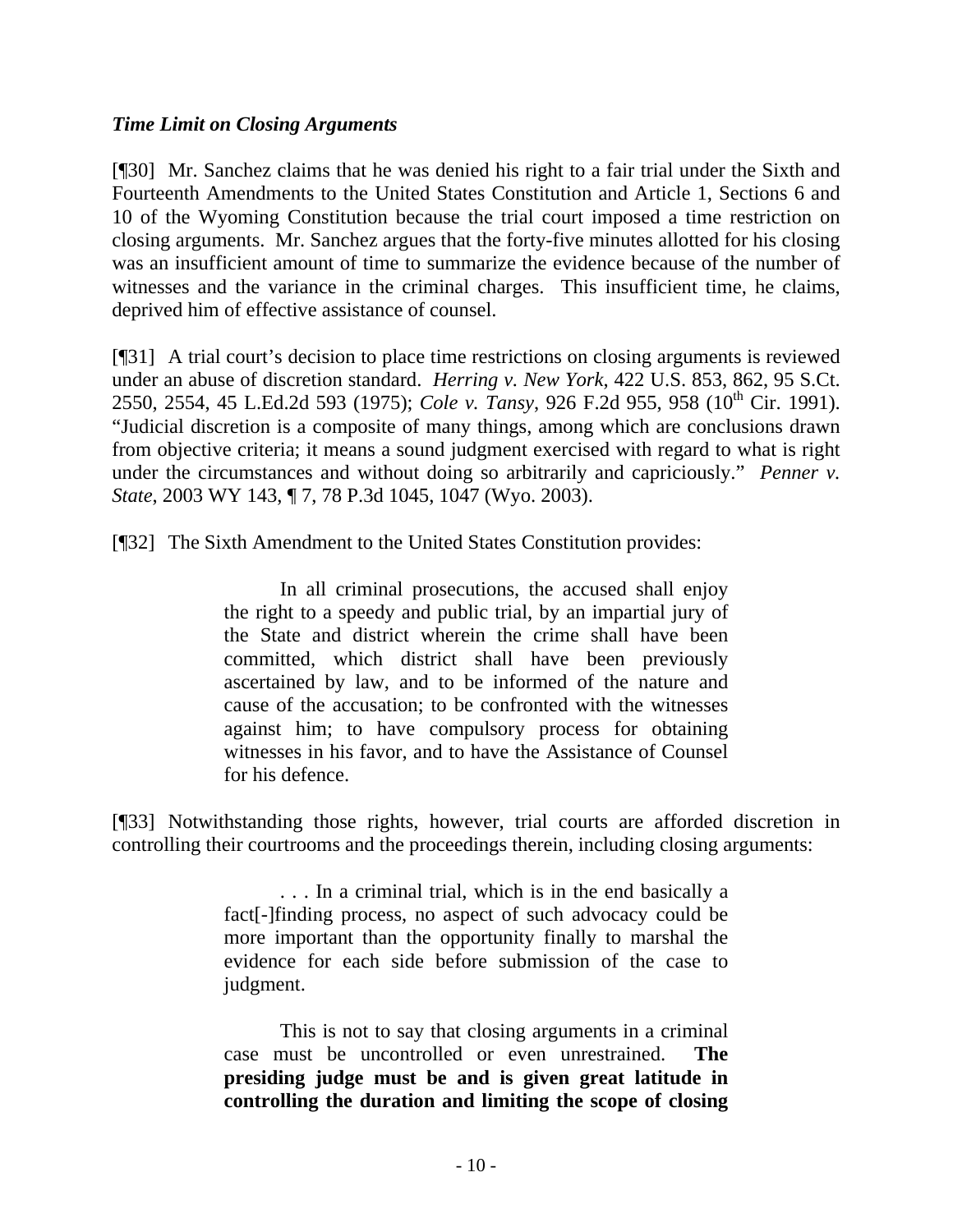**summations.** He may limit counsel to a reasonable time and may terminate argument when continuation would be repetitive or redundant. He may ensure that argument does not stray unduly from the mark, or otherwise impede the fair and orderly conduct of the trial. In all these respects he must have broad discretion.

*Herring*, 422 U.S. at 862, 95 S.Ct. at 2554 (emphasis added).

[¶34] Many courts have failed to find an abuse of discretion or a Sixth Amendment violation despite a time restriction on closing arguments. For example, in *United States v. Rogers*, 960 F.2d 1501, 1513 (10th Cir. 1992), *cert. denied*, 506 U.S. 1035, 113 S.Ct. 817, 121 L.Ed.2d 689 (1992), the court upheld a time restriction of forty-five to fifty minutes where the defendant was tried on twenty-six counts of violating various federal laws. The Court of Appeals for the Fifth Circuit upheld a restriction of ten minutes for each defendant in a case which covered a six-year period and involved multiple conspiracies, 40 witnesses, 133 exhibits, a 12 count indictment, and 22 pages of jury instructions. *United States v. Sotelo*, 97 F.3d 782, 793 (5<sup>th</sup> Cir. 1996), *cert. denied*, 519 U.S. 1135, 117 S.Ct. 1002, 136 L.Ed.2d 881 (1997); 520 U.S. 1149, 117 S.Ct. 1324, 137 L.Ed.2d 486 (1997). Similarly, the Tenth Circuit affirmed the decision of the trial court to limit closing arguments to thirty minutes where the government's case involved twelve witnesses and twenty-seven exhibits. *United States v. Davila*, 693 F.2d 1006, 1008 (10<sup>th</sup>) Cir. 1982).

[¶35] In light of these decisions and under the circumstances of this case, forty-five minutes for summation is not unreasonable. Mr. Sanchez's trial lasted approximately eight days – two of which were expended on jury selection and the unavailability of a witness. Sixteen witnesses were called. Defense counsel did not use all of the allotted time and did not lodge an objection as to what, if anything, he was unable to cover in his summation. Based on the foregoing, we find no abuse of discretion.

## *Admission of Dr. Sirotnak's Testimony*

[¶36] After several physicians had testified concerning JZ's injuries, the State called pediatrician Andrew Sirotnak, M.D., as a witness. Dr. Sirotnak testified about his qualifications and experience as an associate professor of pediatrics for the University of Colorado School of Medicine and as the director of the child protection team at the Denver Children's Hospital. He explained that the child protection team treats and evaluates child patients and consults other departments treating children who are suspected victims of abuse. Upon request from the State, the district court qualified Dr. Sirotnak as an expert without objection.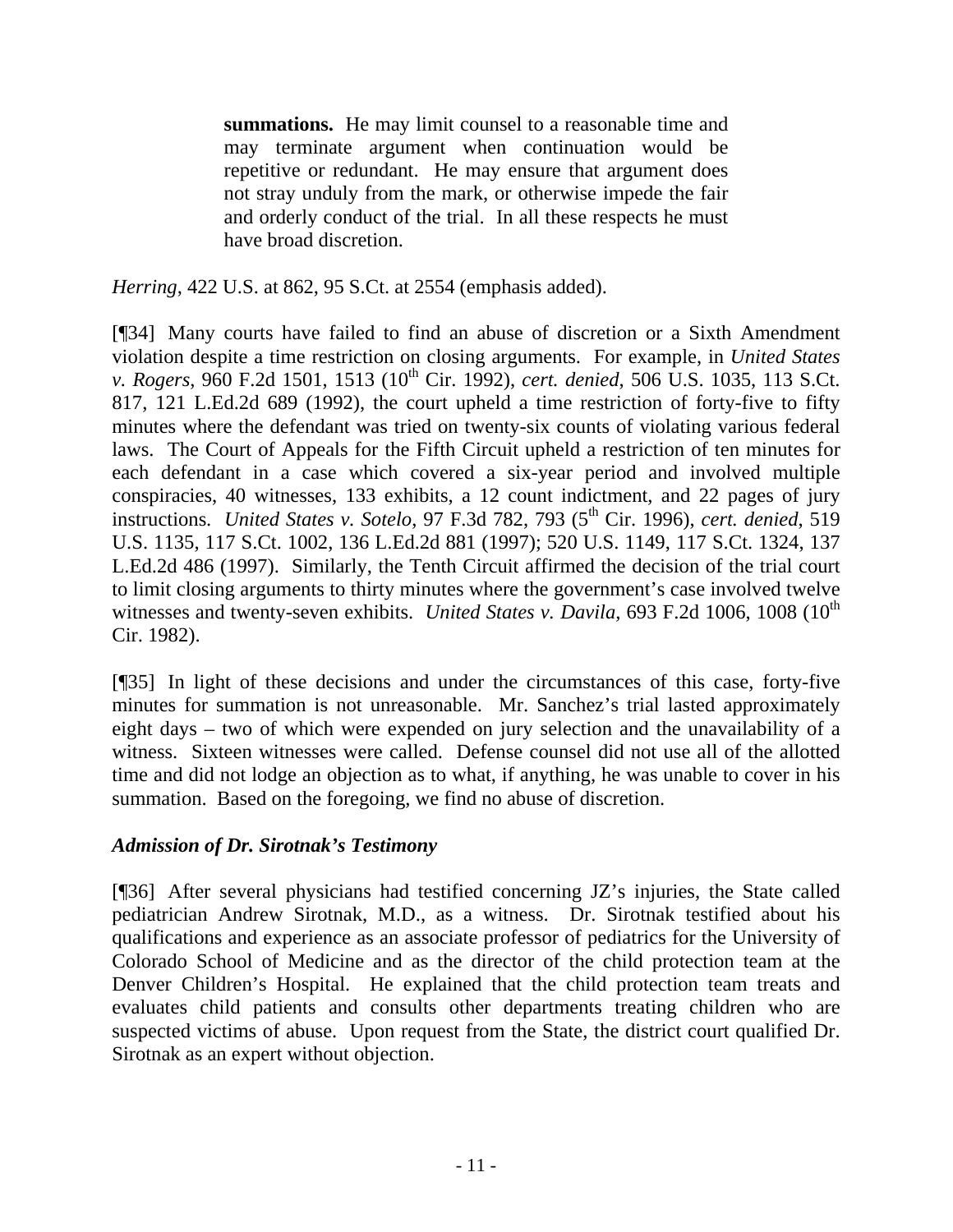[¶37] Dr. Sirotnak testified that his team received a referral when JZ was being transferred to Children's Hospital, and they evaluated JZ's case. Dr. Sirotnak examined JZ, reviewed medical records, and consulted with JZ's mother. Dr. Sirotnak expressed the opinion that JZ's death was not the result of an accident.

[¶38] Mr. Sanchez claims the district court erred by admitting Dr. Sirotnak's testimony. First, he claims that permitting Dr. Sirotnak to provide cumulative testimony was an abuse of discretion. Second, he claims Dr. Sirotnak improperly invaded the province of the jury by providing a legal conclusion regarding an element of the crime, i.e., that JZ died as a result of child abuse. Finally, he claims Dr. Sirotnak impermissibly opined as to the credibility of Mr. Sanchez.

# **A. Cumulative Testimony**

[¶39] As Dr. Sirotnak was explaining the basis of his opinion, defense counsel objected that the testimony was cumulative because the jury had "already heard from other physicians, and he's not providing us anything we haven't heard . . . ." In response, the State explained that Dr. Sirotnak had a different specialty and had seen JZ after he was transferred. The district court overruled the objection, noting Dr. Sirotnak's sub-specialty and his discussion of JZ's entire history, while other physicians had testified regarding JZ's condition at specific points in time.

[¶40] "Rulings on the admissibility of evidence are committed to the sound discretion of the district court and are not subject to appellate second guessing absent an abuse of discretion." *Curl v. State*, 898 P.2d 369, 373 (Wyo. 1995). Mr. Sanchez does not identify any prejudicial abuse by the district court in exercising its discretion to allow the testimony. Accordingly, we find no error.

# **B. Element of the Crime**

[¶41] Next, Mr. Sanchez challenges Dr. Sirotnak's testimony because he used the phrase "child abuse" throughout his testimony. He claims that whether child abuse occurred was a "legal conclusion which should be left for the jury to decide." Mr. Sanchez claims that "there is no way a doctor can tell if this was child abuse or not" and, therefore, Dr. Sirotnak should not have been allowed to give his opinion. Mr. Sanchez did not object to this aspect of the testimony at trial.

> We review evidence to which the defense does not object [to] at trial using the three-part test of the plain error standard. First, the record must be clear as to the incident which is alleged as error. Next, the party claiming error must demonstrate that a clear and unequivocal rule of law was violated. Finally, it must be proved that a substantial right has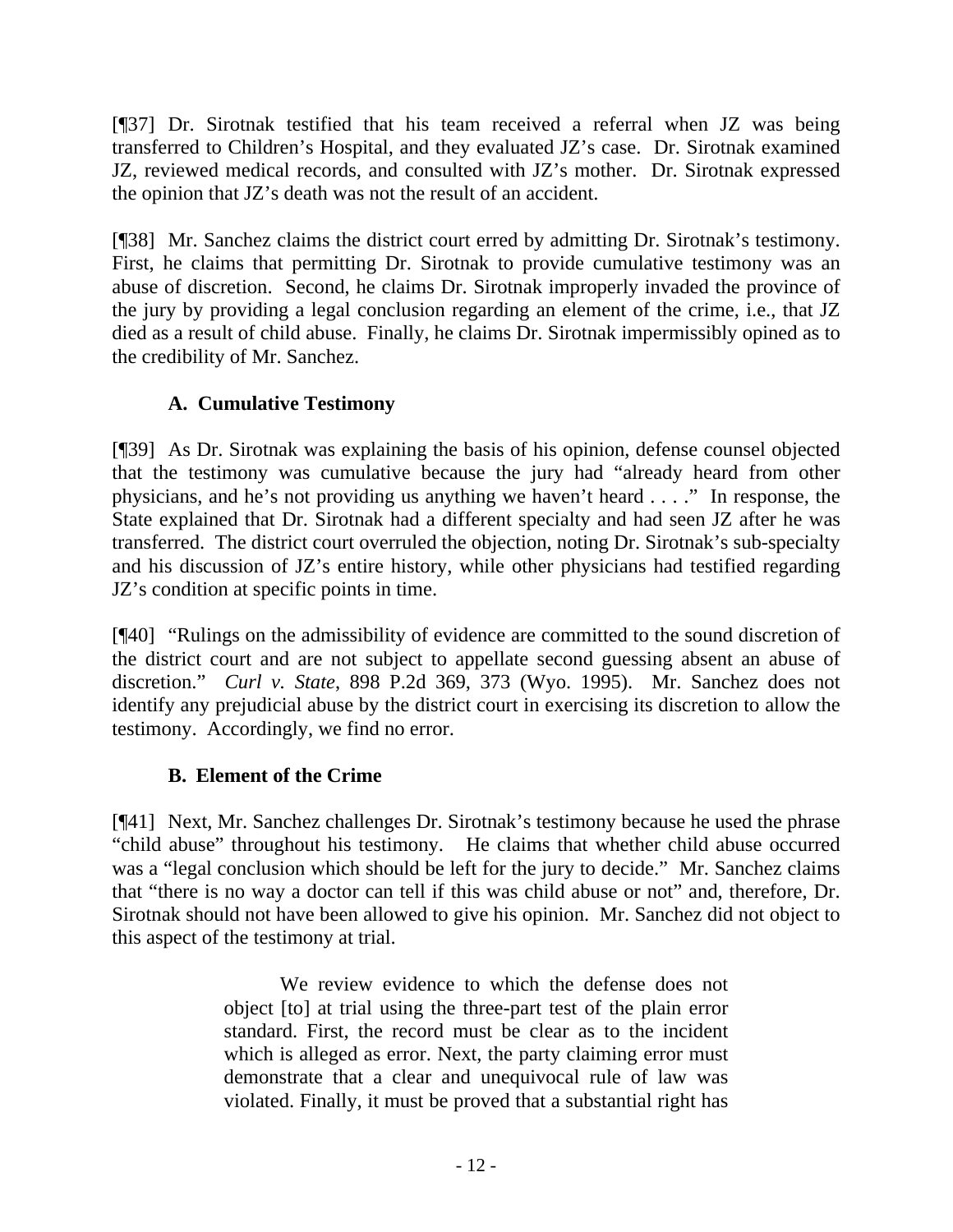been denied, resulting in material prejudice. Unless admission of the evidence achieves the status of plain error, reversal is not warranted.

*Trujillo v. State*[, 953 P.2d 1182, 1186 \(Wyo. 1998\)](http://www.lexis.com/research/xlink?app=00075&view=full&searchtype=get&search=953+P.2d+1186).

[¶42] We first note that "[t]estimony in the form of an opinion or inference otherwise admissible is not objectionable because it embraces an ultimate issue to be decided by the trier of fact." W.R.E. 704. We have held that

> the jury can reject testimony that speaks directly to ultimate issues, and there is no reason to think that testimony of this sort is especially likely to overwhelm a jury or persuade it to give up its independence. Concerns that a jury would give up its responsibility to look critically at testimony and just take the word of the witness are overstated since juries have the power and authority to reject even decisive and informed testimony, and are told as much before they retire to deliberate.

*Hannon v. State*, 2004 WY 8, ¶ 87, 84 P.3d 320, 353 (Wyo. 2004) (internal citation and quotation marks omitted).

[¶43] Prejudice does not automatically occur when a term or phrase is used in a question or argument that may have a meaning other than its legal meaning. *[Armstrong v. State](http://www.lexis.com/research/xlink?app=00075&view=full&searchtype=get&search=826+P.2d+1111)*, [826 P.2d 1106, 1113 \(Wyo. 1992\)](http://www.lexis.com/research/xlink?app=00075&view=full&searchtype=get&search=826+P.2d+1111). When a term or phrase is not used in its strict legal sense, it may be allowed. *Id*. Dr. Sirotnak was qualified as a child abuse expert by the trial court. As demonstrated by the following testimony, Dr. Sirotnak used the phrase "child abuse" to explain JZ's medical diagnosis. The following excerpts from his testimony illustrate how he used the phrase:

> [PROSECUTION] . . . Do you have any background or experience in diagnosing or treating victims of child abuse?

> [DR. SIROTNAK] Yes. That's the majority of my clinical work at the hospital.

\* \* \*

[PROSECUTION] What . . . items do you use to rely on to determine whether a person is a victim of child abuse or not?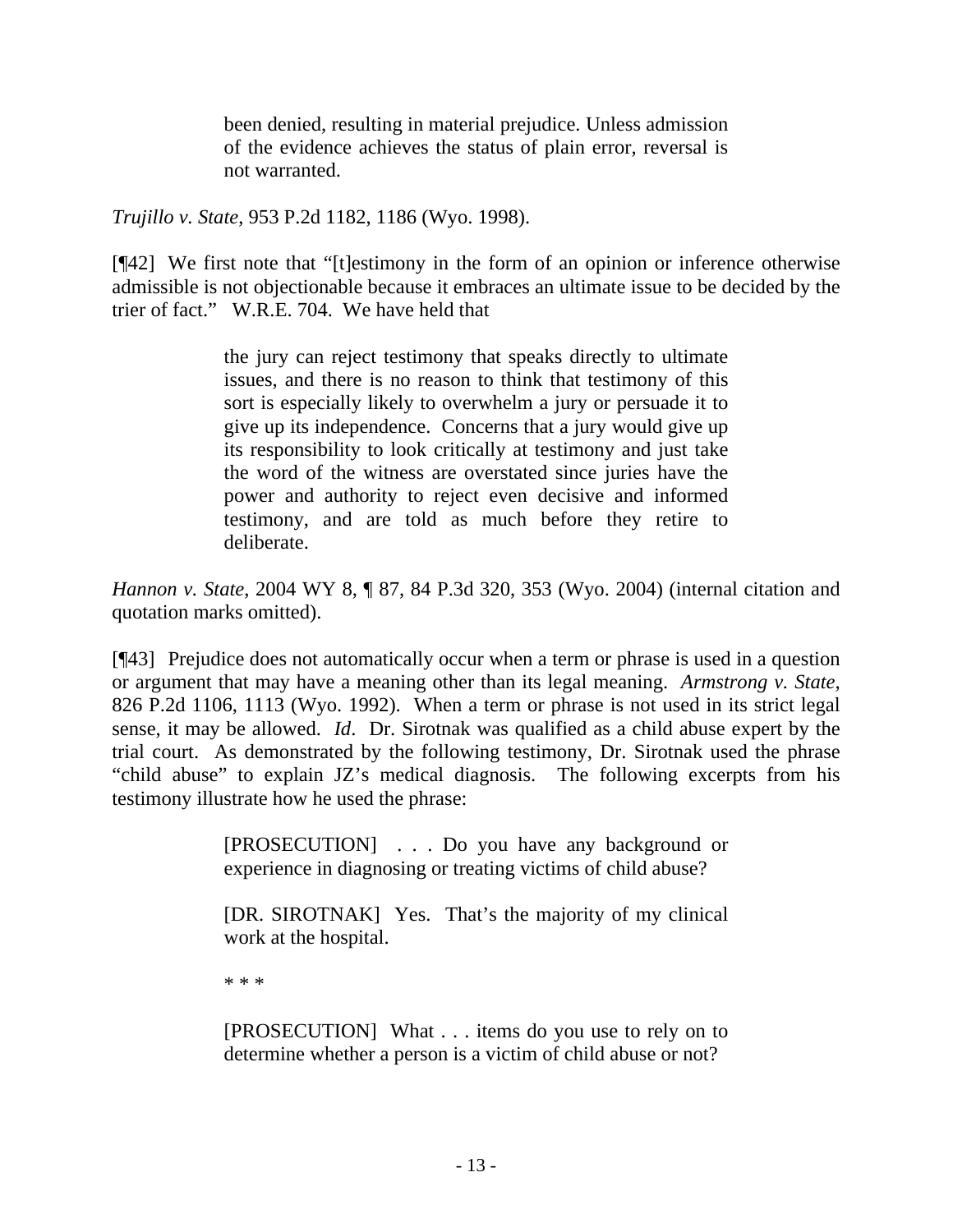[DR. SIROTNAK] Well, in addition to, just like any medical diagnosis, sexual abuse, sexual assault, rape, physical abuse, physical assault, those are all medical diagnoses as well. So we start with the history. Why are you here today, or why are you referred to us to talk with you to help you. And the physical exam; referring records; records, again, if a child is being admitted may have hospital transfer records; radiology studies frequently have been done; laboratory studies may have been done; and other medical provider's notes of medial care that has already occurred sometimes when they're coming into our institution.

\* \* \*

[PROSECUTION] … After reviewing all of this … were you satisfied that [JZ] did not die of natural causes?

[DR. SIROTNAK] It's clear that this was not a natural death.

[PROSECUTION] Okay. By that, what do you mean?

[DR. SIROTNAK] This is a death that occurred in a non[-]accidental – as a result of trauma to his head and very clearly in a non[-]accidental manner.

\* \* \*

[PROSECUTION] And based on your review of all of the medical records, relying on your extensive training and experience in the field of child abuse and also in pediatric medicine, did you make a medical diagnosis regarding the cause of death for [JZ]?

[DR. SIROTNAK] Yes.

[PROSECUTION] And what was that?

[DR. SIROTNAK] This is a case of child abuse. It's a case of fatal, physical abuse of [a] child.

[PROSECUTION] Now, Doctor, all the opinions that you have rendered today, are they based on your education,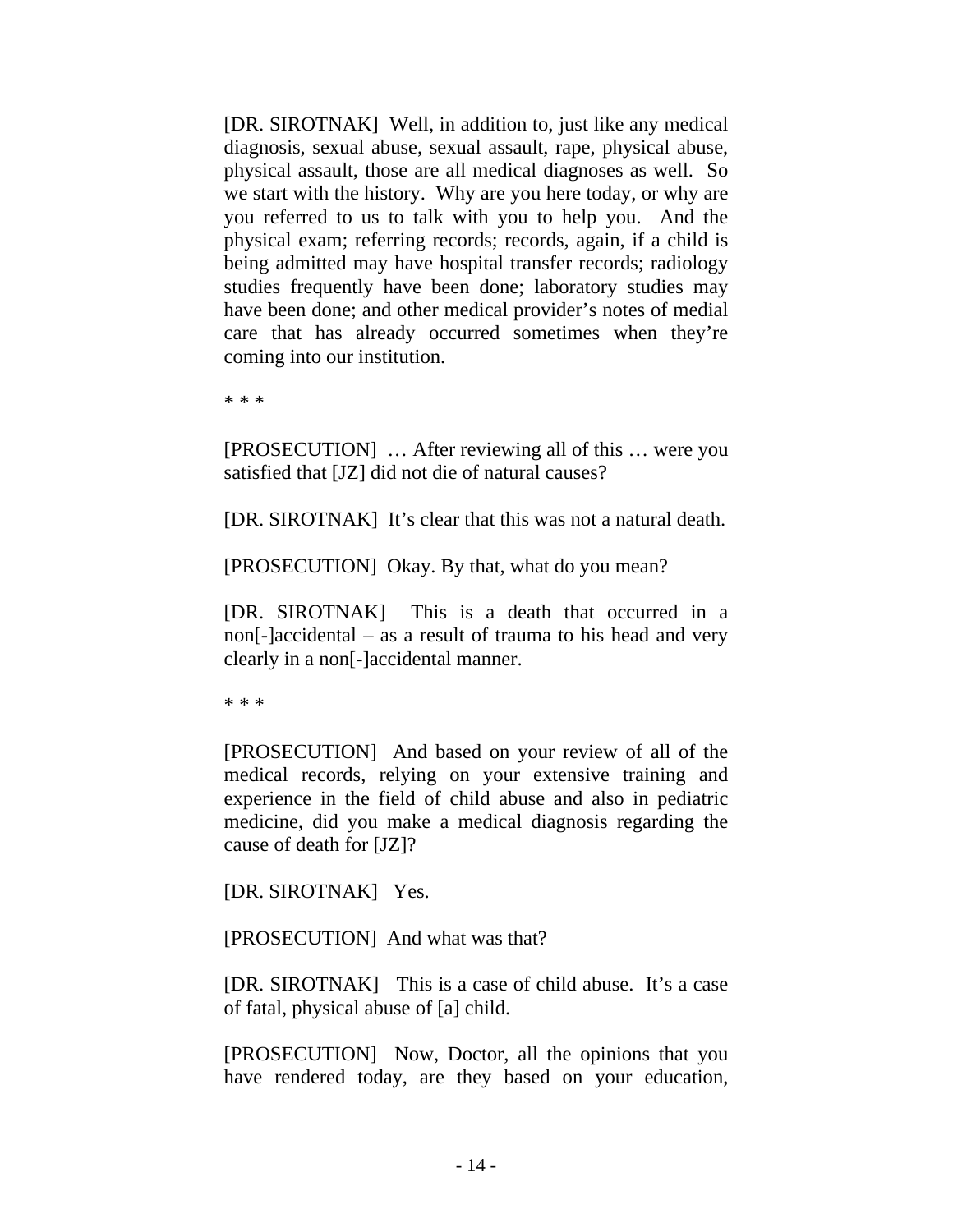training, and experience in the field of pediatric medicine and child abuse?

[DR. SIROTNAK] Yes.

[PROSECUTION] And are they generally accepted in the medical community?

[DR. SIROTNAK] In terms of how to make a diagnosis? …Yes.

[¶44] In contrast, "child abuse," in its legal sense is made up of the following elements:

(i) The actor is an adult or is at least six (6) years older than the victim; and

(ii) The actor intentionally or recklessly inflicts upon a child under the age of sixteen (16) years:

- (A) Physical injury as defined in W.S. 14-3-  $202(a)(ii)(B)$ ; or
- (B) Mental injury as defined in W.S. 14-3-  $202(a)(ii)(A)$ .

Wyo. Stat. Ann. § 6-2-503(a) (LexisNexis 2005). The jury's role was to determine whether those elements were met. While the phrase "child abuse" has a legal meaning, it also has meaning in the medical context. Against that backdrop, we find no error in the expert's use of the phrase "child abuse."

## **C. Opinion as to Mr. Sanchez's Credibility**

[¶45] Mr. Sanchez next asserts that Dr. Sirotnak impermissibly testified regarding Mr. Sanchez's credibility. Specifically, he claims it was improper for Dr. Sirotnak to comment upon Mr. Sanchez's version of events being inconsistent with the doctor's opinion of the cause of death. Mr. Sanchez did not raise an objection to the district court, thus limiting our review to a search for plain error. *Gayler v. State*, 957 P.2d 855, 860 (Wyo. 1998).

[¶46] Dr. Sirotnak testified that the various versions of the incident leading to JZ's death, provided by Mr. Sanchez, were inconsistent with the injuries JZ sustained:

> [DR. SIROTNAK] . . . This injury of did his knee hit his chest? [D]id his knee or the door hit his chest? [W]as it just the door? Was it the knee and the door and the tricycle? [W]as it the door and the tricycle, it just evolves. None of it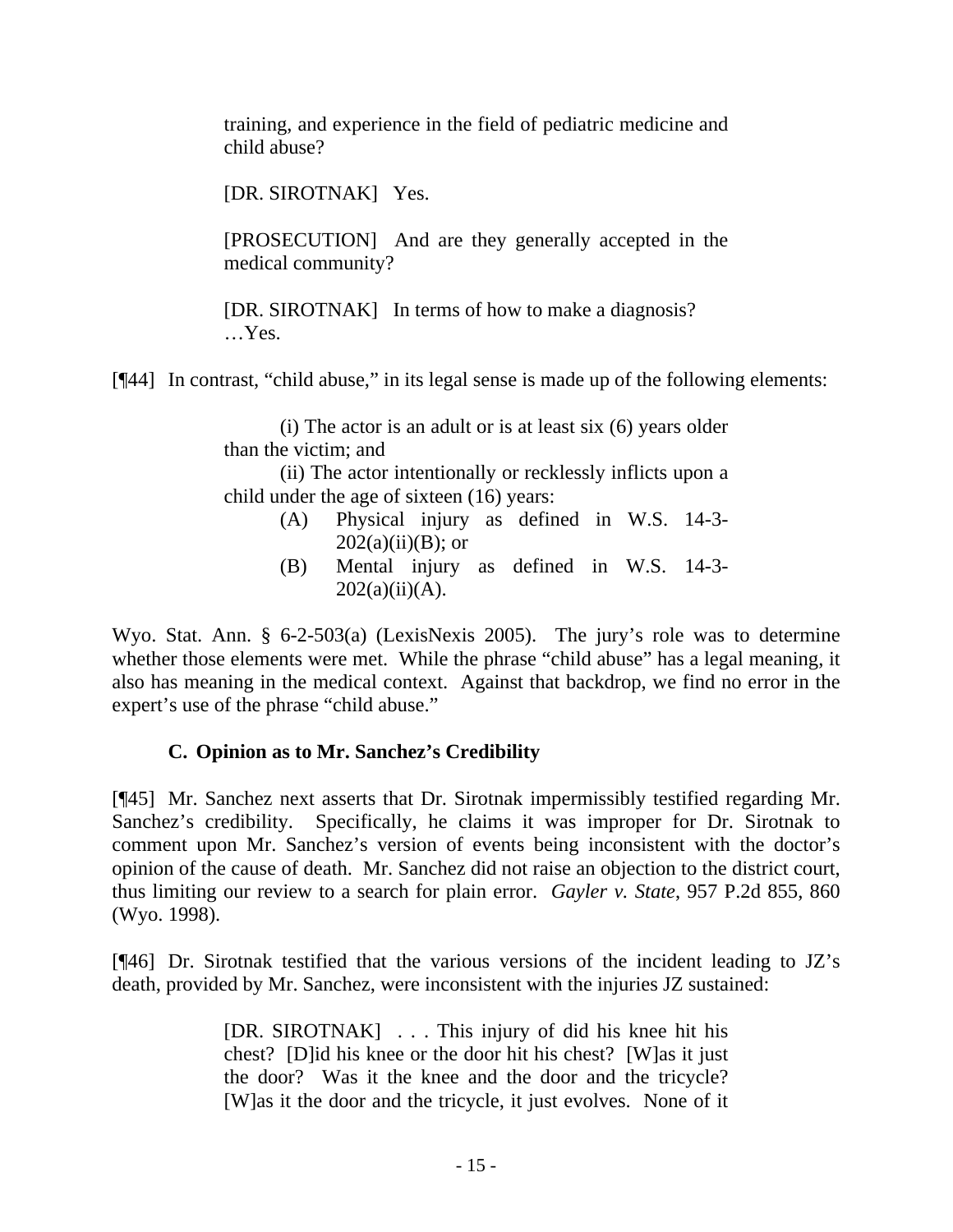makes clinical sense that the severity of the head bump from that kind of fall from a standing height, whether or not he was pushed forward by a knee or a door or both, it does not explain the severity of this child's massive left-sided injury.

[¶47] The credibility of witnesses and the guilt of the accused are questions for the jury to resolve. *Gayler*, 957 P.2d at 860.

> A witness, lay or expert, is not permitted to articulate an opinion as to the guilt of the accused under W.R.E. 704. *Stephens v. State*, 774 P.2d 60 (Wyo. 1989). The obvious reason is that opinion testimony about guilt or innocence does not address areas that assist the jury in resolving factual issues. *Bennett v. State*, 794 P.2d 879 (Wyo. 1990).

*Armstrong*[, 826 P.2d at 1111.](http://www.lexis.com/research/xlink?app=00075&view=full&searchtype=get&search=826+P.2d+1111) *See also McCone v. State*, 866 P.2d 740, 751 (Wyo. 1993) (no witness should be permitted to testify that another witness is or is not telling the truth).

[¶48] "However, testimony assisting the jury 'in understanding some aspect of the testimony of another witness that does not comment **directly** on that witness' credibility or veracity, is not invasive of the role of the jury.'" *Seward v. State,* 2003 WY 116, ¶ 19, 76 P.3d 805, 814 (Wyo. 2003) (emphasis added) (quoting *Saldana v. State*, 846 P.2d 604, 618 (Wyo. 1993)); *Curl*, 898 P.2d at 374 (stating "[a]lthough that testimony might have had the collateral or incidental effect of supporting VD's credibility, it was not a direct comment on his credibility or veracity and cannot be said to constitute error").

[¶49] Although Dr. Sirotnak discussed the implausibility of the explanations for JZ's injury given by Mr. Sanchez, Dr. Sirotnak did not comment directly on Mr. Sanchez's veracity or his credibility. He was explaining his opinion that JZ's injuries were not consistent with an accident. We find no error.

## *Sufficiency of the Evidence*

[¶50] Mr. Sanchez claims that insufficient evidence exists to support his conviction for first degree felony murder and second degree murder, and therefore, the convictions must be reversed. Although difficult to glean from his brief, Mr. Sanchez appears to contend that it is impossible to find that he acted recklessly and, at the same time, acted purposely and maliciously. Because he concludes that the two states of mind are mutually exclusive, he contends the State could not have proven both crimes.

[¶51] Mr. Sanchez's argument has no merit. We have held that intentional conduct encompasses reckless conduct. *See Simmons v. State*, 2003 WY 84, ¶ 30, 72 P.3d 803,